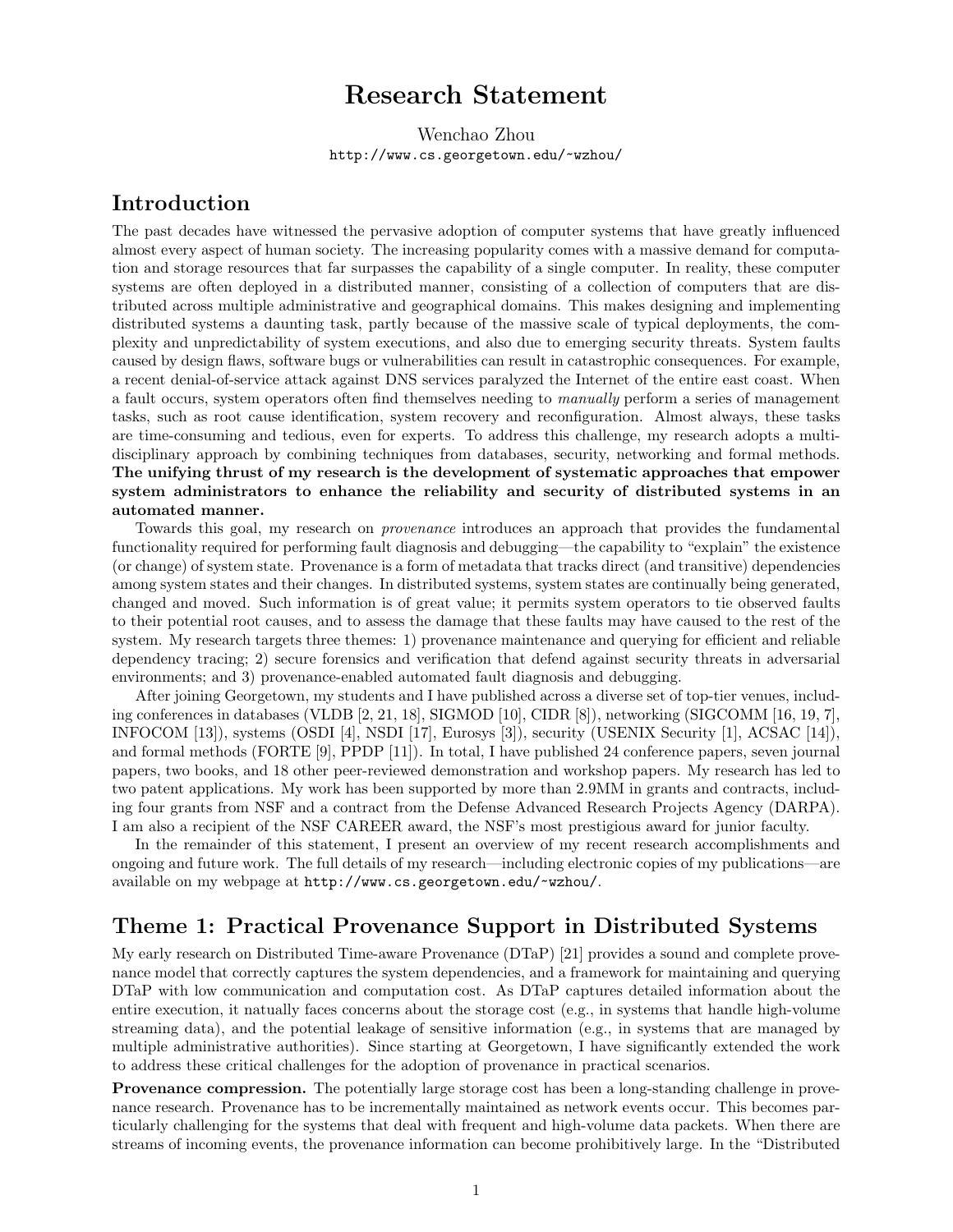Provenance Compression" paper (presented at SIGMOD 2017) [10], I explored techniques to dynamically compress distributed provenance stored at scale. The key insight is to apply static analysis on the specifications/protocols of a distributed system, and identify equivalence classes that group together input events sharing similar event triggering sequences. For example, in a routing system, two incoming packets with the same source and destination IP addresses will likely take the exact same route when traversing the network, as long as the routing tables do not change.

Based this observation, I defined an equivalence relation between provenance trees, and introduced a compile time static analysis phase for determining equivalence keys that can be used for grouping provenance trees together. At runtime, through inspection of the equivalence keys, the system maintains and stores only one concrete copy for provenance trees shared by all the members in the equivalence class. The experimental results demonstrated that this compression technique allows for significant—often orders of magnitude storage reduction.

Privacy-preserving provenance. Another challenge in provenance deployment is the concern of data privacy. Provenance information collected on individual devices contains rich information that reveals details of system executions and decision making processes, some of which might be considered sensitive or confidential and should not be visible by unauthorized parties in the distributed system. When disseminating provenance information, we need to take into consideration privacy preferences of individual participants.

In the "Private Network Provenance" paper (to appear at VLDB 2017) [18], I introduced privacypreserving provenance, a distributed provenance scheme that supports the richness of provenance while providing strong privacy guarantees over confidential data. I proposed a cryptographic approach to preserve the confidentiality of provenance (sub)graphs while allowing authorized nodes to query and access the parts that are visible to them. The proposed provenance framework leverages previous work on Searchable Symmetric Encryption (SSE) schemes. Informally, SSE builds a secure index (also called a dictionary) that maps each searchable keyword to the corresponding data item(s), but is only searchable by a keyword w if a user possesses a trapdoor for w. Even after the generated secure index is shipped to another entity, a node still controls the access of its data based on the roles of requesters. Privacy-preserving provenance guarantees that the only portions of the provenance graph that are revealed are those for which the querier is authorized. The empirical results demonstrated that it achieves this guarantee with negligible increases in latency and low bandwidth overhead.

#### Representative publications:

- Chen Chen, Harshal Tushar Lehri, Lay Kuan Loh, Anupam Alur, Limin Jia, Boon Thau Loo, and Wenchao Zhou. Distributed Provenance Compression. In the 36th ACM SIGMOD International Conference on Management of Data (SIGMOD), May 2017. (included in the tenure package)
- Yuankai Zhang, Adam O'Neil, Micah Sherr, and Wenchao Zhou. Private Network Provenance. In the 43rd International Conference on Very Large Databases (VLDB), Munich, Germany, August 2017. (included in the tenure package)

### Theme 2: Forensics and Verification in Adversarial Environments

Provenance maintenance becomes significantly more difficult in adversarial environments. The adversary has the incentive and capability to cover his misbehavior and deny accusations against him; he can lie or even attempt to destroy evidence–such as provenance–against him. Additional assumptions and/or security treatment have to be introduced to ensure the integrity of the forensics collected during system execution, such that conclusions drawn from them are accurate and meaningful.

My early work on Secure Network Provenance (SNP) considered completely untrusted environments in which the adversary may have compromised an arbitrary subset of the nodes, and that he may have complete control over these nodes. I showed that, despite the conservative threat model, SNP still provides strong, provable guarantees for provenance maintenance and querying [20]: it ensures that an observable symptom of a fault or an attack can always be traced to a specific event—passive evasion or active misbehavior on at least one faulty node, even when the adversary attempts to prevent this. Building on the SNP framework, I have further proposed primitives to support two important capabilities: to allow secure and efficient debugging of data-plane events, and to capture not only functional misbehaviors but also temporal misbehaviors.

Support for data-plane provenance. To achieve the strong guarantee, SNP introduces a suite of security protocols; as a result, it inevitably incurs high performance penalties when deployed on a distributed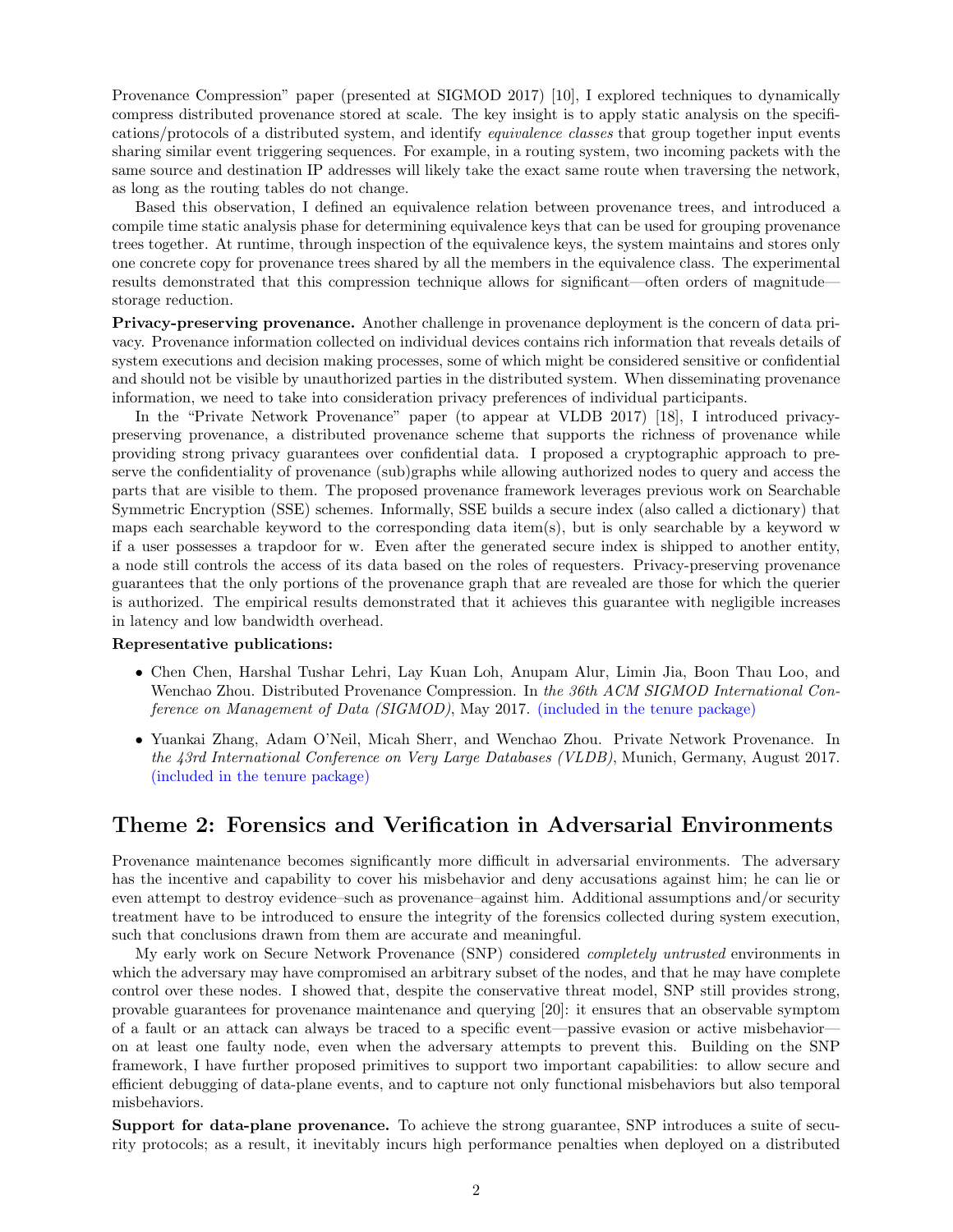system's data plane: keeping a comprehensive record of all packets that have ever traveled within the system would require a gigantic amount of storage. In the "Architectural Support for Internet Diagnostics" paper (presented at Eurosys 2017) [3], I showed that, by carefully applying optimizations such as periodic expiration and batching, and with the support of hardware optimized for parallel computation (such as NetFPGA), it is feasible to maintain secure provenance even at data plane. The proposed design provides a compact yet powerful primitive that can be used as the basic building block for supporting a wide range of Internet debugging tasks. Most importantly, it is practical: other than a small link-layer header, the design does not require any changes to the current data plane, and it uses only simple cryptographic primitives (mostly hashing) that can be implemented at line speed.

Time-deterministic replay. SNP constructs provenance graphs by replaying secure logs captured during runtime. However, deterministic replay reproduces the functional behavior of a program, but not its temporal behavior, which fundamentally limits the capability of identifying several classes of problems (e.g., race conditions or performance issues). The replayed execution can take substantially more (or less) time than the original execution, and the outputs can appear at very different points in both executions. In fact, this is a fundamental limitation of a majority of existing deterministic replay techniques.

To ensure that SNP captures not only a system's functional behavior, but also its temporal behavior (such that attacks related to timing, e.g., covert timing channels, can be detected), I introduced time-deterministic replay (TDR) [4], which reproduces the temporal behavior of events that have nondeterministic timing by carefully aligning its operations during play and replay so that they affect the program's timing in a similar way. In my work presented at OSDI 2014 [4], I demonstrated that TDR mitigated or eliminated many large sources of time noise; the timing of complex programs could be reliably reproduced on a commodity machine with an error of 1.85% or less.

#### Representative publications:

- Ang Chen, Andreas Haeberlen, Wenchao Zhou, and Boon Thau Loo. One Primitive to Diagnose Them All: Architectural Support for Internet Diagnostics. In the European Conference on Computer Systems  $(EuroSys)$ , April 2017.
- Ang Chen, W. Brad Moore, Hanjun Xiao, Andreas Haeberlen, Linh Thi Xuan Phan, Micah Sherr, and Wenchao Zhou. Detecting Covert Timing Channels with Time-Deterministic Replay. In the 11th USENIX Symposium on Operating Systems Design and Implementation (OSDI), October 2014. (included in the tenure package)

## Theme 3: Automated System Repair and Synthesis

Provenance offers a causal chain of events that can link an effect to its root causes. But operators often wish not only to diagnose a problem (say, a software bug) but also to find a suitable fix. Together with my colleagues Andreas Haeberlen and Boon Thau Loo at the University of Pennsylvania, we pioneered the use of provenance for systematically generating potential repairs. For instance, in the network routing scenario, it is often difficult to determine the import/export policies and local preferences of potential routes. It would be helpful to have a systematic approach to guide administrators to answer questions like "why is an expected system state not observed?" and "how can the system inputs or configurations be tuned to obtain a desired result?".

Negative provenance. Typical provenance models (such as the DTaP model) cannot (directly) handle these "why-not" and "how-to" questions: they require that the effect be observed in the execution and serve as a "lead" to start the reasoning; they cannot support reasoning of an effect (i.e., the expected system state) that never existed in the execution. Nevertheless, it is possible to construct a similar "backtrace" for negative events, using the concept of negative provenance [15, 16]. The key insight is to use counterfactual reasoning, i.e., to examine all possible causes that could have produced the missing effect. A top-down procedure is adopted for constructing the provenance of a given negative event "on demand", without materializing the entire negative provenance graph, which is typically infinite (e.g., containing an explanation for every tuple that could *potentially* exist). In the "Diagnosing Missing Events in Distributed Systems with Negative Provenance" paper (presented at SIGCOMM 2014) [16], I demonstrated that negative provenance is a useful tool in generating compact and readable results with the aid of post-processing heuristics.

Network diagnostics with differential provenance. As a further step towards automated network repair, the "Better network diagnostics with differential provenance" paper (presented at SIGCOMM 2016) [7] explores the potential of repairing misconfigurations through differential analysis across provenance trees.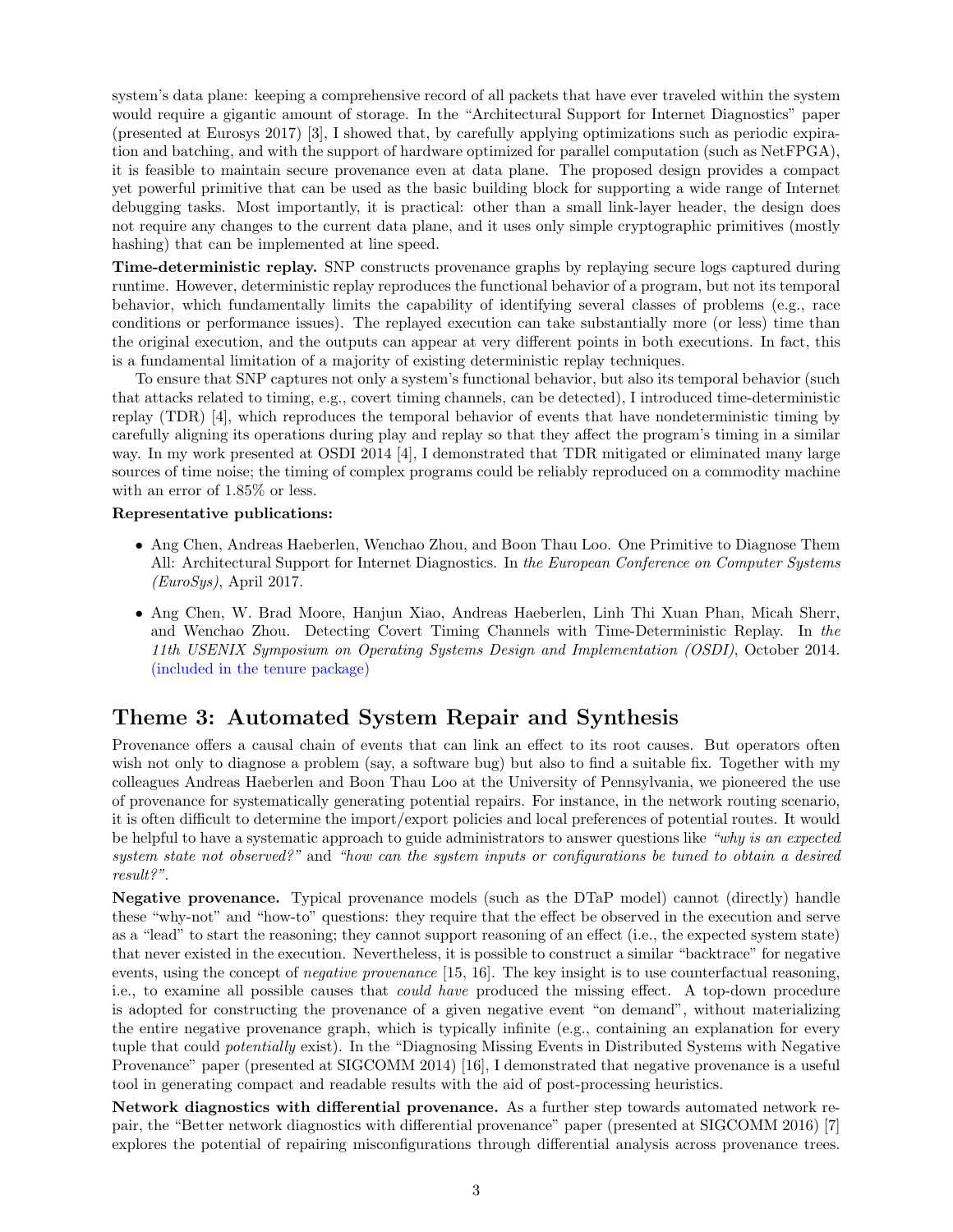The key observation is that network misconfigurations oftentimes only affect a subset of traffic/nodes, and they only manifest infrequently. Therefore, an operator typically has both working and non-working instances of similar traffic or service. In those cases, if we reason about the differences between the provenance trees for the working and non-working instances, we can likely identify the root cause of the problem. We call this approach differential provenance [6, 7].

One challenge in differential provenance is that a small, initial difference can lead to wildly different network executions afterwards, e.g., a different routing decision may send packets down an entirely different path. Therefore, the differences between working and non-working provenance trees can be much larger than one might expect. Differential provenance addresses this by rolling back the network execution to a point where the provenance trees start to diverge; then, it changes the mismatched tuple(s) on the non-working provenance tree to the correct version, and the rolls forward the execution until the two trees are aligned.

We have applied differential provenance in a number of case studies on repairing software-defined networks and Hadoop MapReduce jobs. Our results show that reasoning about the differences of provenance is quite effective: it can pinpoint one or two misconfigured entries to be the root cause of the problem

Automated program repair with meta provenance. When generating repairs, differential provenance only considers changes to configuration data, but not how computations are performed on the data. That is, it does not consider bugs in programs. In the "Automated Bug Removal for Software-Defined Networks" paper (presented at NSDI 2017) [17], I introduced Meta Provenance to reason about changes to both program and configuration data. Meta provenance has a set of meta tuples, which represent the syntactic elements of the program itself, and a set of meta rules, which describe the operational semantics of the programming language. Negative provenance is then applied to ask why some conditions did not hold. The result is a set of changes to the program and/or to the configuration data that makes the condition become true.

Once potential modifications are identified, we need to further examine each of them and evaluate whether it is actually a "correct" modification. That is, given the same system configurations and external inputs, the modified program should rectify faulty execution traces, and avoid altering the progress of execution traces that are previously correct. We leverage multi-query optimization from the database literature to speed up the backtesting, which can validate multiple repairs in a single run.

#### Representative publications:

- Yang Wu, Ang Chen, Andreas Haeberlen, Wenchao Zhou, and Boon Thau Loo. Automated Bug Removal for Software-Defined Networks. In the 14th USENIX Symposium on Networked Systems (NSDI), March 2017
- Ang Chen, Yang Wu, Andreas Haeberlen, Wenchao Zhou, and Boon Thau Loo. The Good, the Bad, and the Differences: Better Network Diagnostics with Differential Provenance. In the ACM SIGCOMM Conference on Data Communication (SIGCOMM), August 2016. (included in the tenure package)
- Yang Wu, Mingchen Zhao, Andreas Haeberlen, Wenchao Zhou, and Boon Thau Loo. Diagnosing Missing Events in Distributed Systems with Negative Provenance. In the ACM SIGCOMM Conference on Data Communication (SIGCOMM), August 2014.

## Ongoing and Future Work

Provenance, an artifact generated from system execution, often contains rich information that gives insights into the execution. Building upon the above research themes, I intend to further leverage the rich provenance data to enhance the development cycle of distributed systems.

Learning from provenance. Provenance can be viewed as an instantiation of the execution logic of a distributed system; the structural features mined from successful and failed executions may possess different features, which can be leveraged to discover system faults. This is analogous to the use of graph-based data mining in analyzing object usage in computer programs and debugging parallel program execution. In preliminary work [12], I have demonstrated that the structural features mined from provenance were useful to detect misbehavior such as prefix hijacking and black-holing in network routing. I plan to extend the work to broader application scenarios and improve its performance.

Provenance-assisted recovery. Another intriguing direction that I plan to explore is the use of provenance for provenance-assisted recovery. Provenance data retains sufficient information to reproduce the system execution trace individually for each node. With the support of time-deterministic replay, the replayed execution can even reproduce the exact timing. This brings opportunities to *undo* the damages caused by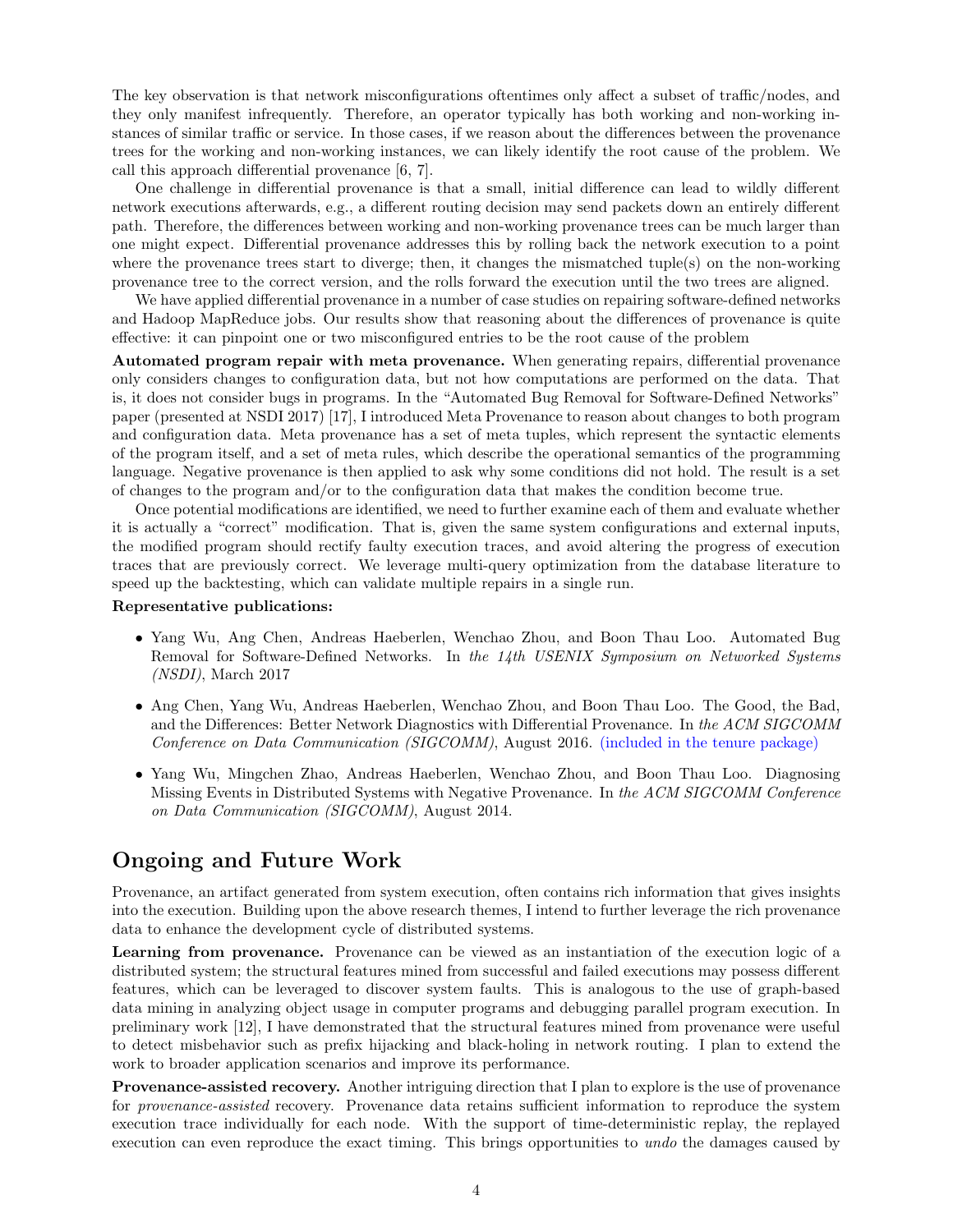an exposed system fault, by applying the inverse operations in the reverse order. For example, a mistakenly deleted system state can be restored by the corresponding insertion. In addition, provenance keeps the dependency information and thus allows *minimal recovery*, i.e., the recovery only impacts the nodes that are actually affected by the fault.

Provenance pertains useful information for diagnosing functional faults caused by design flaws, software bugs or misconfigurations. However, there is a large fraction of faults caused by other potential vulnerabilities, such as volumetric denial-of-service attacks and covert channel attacks. In the long term, my research goal is to understand and defend against these types of attacks, and facilitate the development of secure and reliable distributed systems. I briefly introduce two funded ongoing projects that pursue this goal:

Defense against distributed DoS attacks. One project that I am already exploring is to design a fundamentally different approach to defend against distributed denial-of-service (DDoS) attacks, which exhaust and paralyze network-based services by making repeated requests from multiple locations. DDoS attacks are notoriously difficult to defend against given the heterogeneity and distributed nature of the attack, rendering classic defenses such as filtering ineffective.

Services in today's clouds are deployed as part of monolithic applications and network stacks with resources provisioned for each layer in the stack. Attackers who can cause resource starvation at one layer can render the other provisioned resources unusable. For example, a TCP SYN flood attack consumes only memory at the TCP layer of the stack but renders unusable all resources dedicated to services that depend on formation of TCP connections. The problem with this structure is the interdependence and tight coupling of resources within the entire cloud stack. We resolve this by splitting the monolithic stack into many separable components called microservices. Each microservice may have its own decoupled set of resources, and the microservices themselves can be widely replicated on multiple containers. If part of the application stack is experiencing a DDoS attack, then we can then massively replicate just the affected components, potentially across many machines. This allows scaling of the impacted resource separately from the rest of the application stack, meaning that resources can be precisely added where needed to combat the attack. Preliminary work [5] has shown initial evidence that the microservice-based approach significantly outperforms naïve replication. Moving forward, I plan to further explore systematic and ideally automated procedure that identifies optimal separation of monolithic software into microservices.

Defense against covert channel attacks. Covert channel refers to an attack that creates a capability to transfer data through a medium that is not designed for data communication. With my colleagues at Georgetown University and University of California, Berkeley, I recently studied a special form of covert channel attacks called hidden voice commands [1]. The project demonstrated techniques for constructing audio (sounds) that are interpreted as voice commands by a computer speech recognition system, but are incomprehensible to human listeners. Well-constructed hidden voice commands could be embedded within videos on popular video sharing sites, or even broadcast over radio. While human listeners would not identify the commands, their nearby devices would.

The existing methods of creating hidden voice commands are manual processes that require non-automated parameter tuning and human testing to produce and then evaluate the human understandability of candidate commands. One direction is to redesign the engineering of hidden voice commands to be more automated and more effective. Specifically, I plan to introduce techniques for automating the production of hidden voice commands that correspond to arbitrary inputs.

In a parallel thread, I also plan to study the effectiveness of defense against hidden voice channels. For example, a potential and obvious defense against hidden voice commands is to perform speaker recognition, that is, a device only responds to queries and commands issued by an authorized voice. I plan to explore whether the techniques used to construct hidden voice commands necessarily hinder voice authentication.

## References

- [1] Nicholas Carlini, Pratyush Mishra, Tavish Vaidya, Yuankai Zhang, Micah Sherr, Clay Shields, David Wagner, and Wenchao Zhou. Hidden Voice Commands. In USENIX Security Symposium (Security), 2016.
- [2] Badrish Chandramouli, Suman Nath, and Wenchao Zhou. Supporting distributed feed-following apps over edge devices. In the International Conference on Very Large Databases (VLDB), 2014.
- [3] Ang Chen, Andreas Haeberlen, Wenchao Zhou, and Boon Thau Loo. One Primitive to Diagnose Them All: Architectural Support for Internet Diagnostics. In European Conference on Computer Systems (EuroSys), 2017.